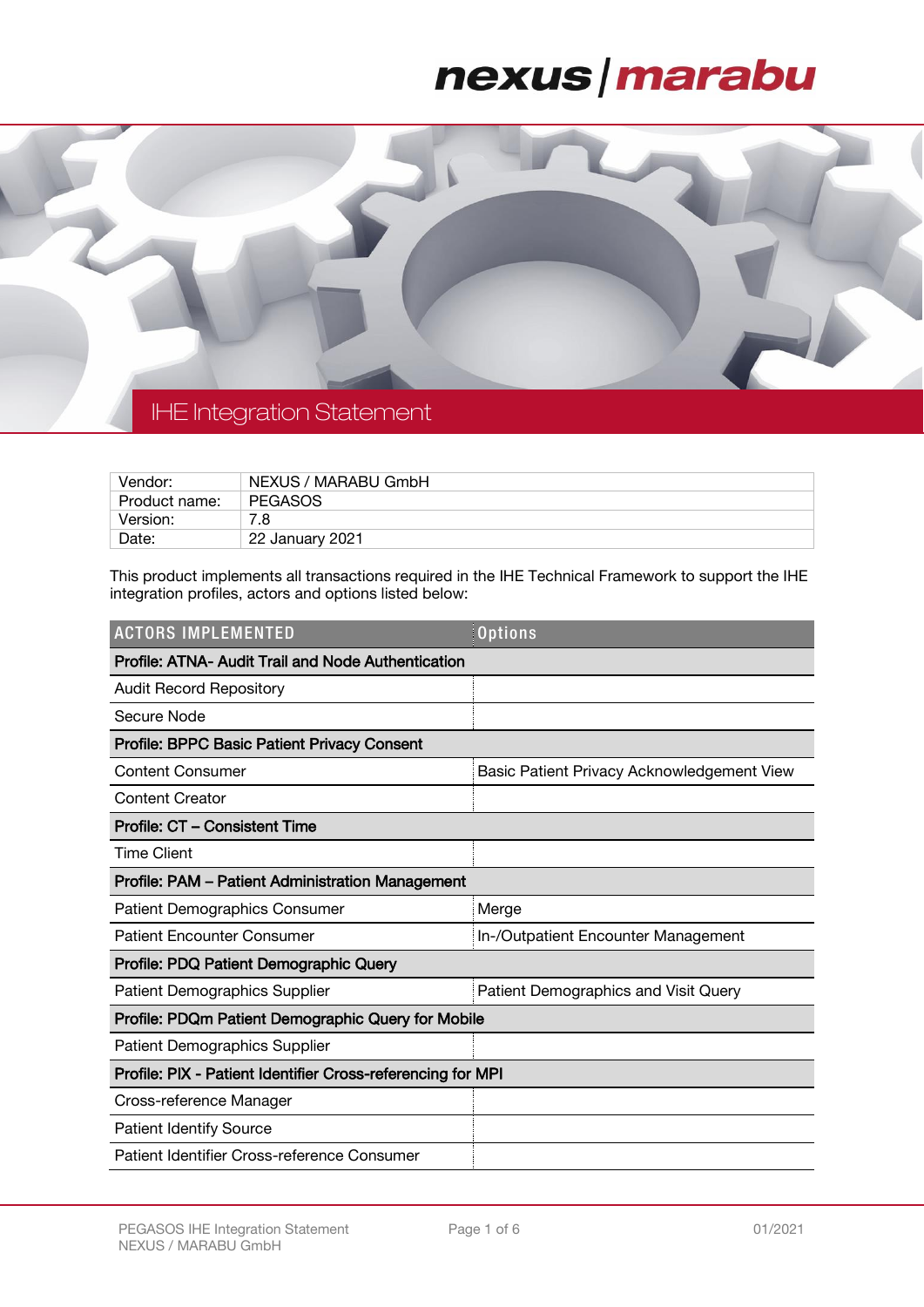# nexus/marabu

| <b>ACTORS IMPLEMENTED</b>                                     | <b>Options</b>                     |  |  |  |
|---------------------------------------------------------------|------------------------------------|--|--|--|
| Profile: PIXv3 - Patient Identifier Cross-referencing HL7v3   |                                    |  |  |  |
| <b>Patient Identify Source</b>                                |                                    |  |  |  |
| Patient Identifier Cross-reference Consumer                   |                                    |  |  |  |
| <b>Profile: XCA - Cross-Community Access</b>                  |                                    |  |  |  |
| <b>Initiating Gateway</b>                                     | Asynchronous Web Services Exchange |  |  |  |
|                                                               | <b>XDS Affinity Domain</b>         |  |  |  |
| <b>Responding Gateway</b>                                     |                                    |  |  |  |
| Profile: XCDR - Cross-Community Document Reliable Interchange |                                    |  |  |  |
| <b>Initiating Gateway</b>                                     |                                    |  |  |  |
| <b>Responding Gateway</b>                                     |                                    |  |  |  |
| Profile: XD-LAB - Sharing of Laboratory Reports               |                                    |  |  |  |
| <b>Content Consumer</b>                                       | Document Import Option             |  |  |  |
|                                                               | PCC_VIEW                           |  |  |  |
|                                                               | <b>View Option</b>                 |  |  |  |
| <b>Content Creator</b>                                        |                                    |  |  |  |
| Profile: XDR - Cross-Enterprise Document Sharing              |                                    |  |  |  |
| Document Source                                               |                                    |  |  |  |
| Profile: XDS.b - Cross-Enterprise Document Sharing            |                                    |  |  |  |
| Document Consumer                                             | Asynchronous Web Services Exchange |  |  |  |
| <b>Document Registry</b>                                      | Asynchronous Web Services Exchange |  |  |  |
|                                                               | <b>Patient Identify Feed</b>       |  |  |  |
|                                                               | Patient Identity Feed HL7v3        |  |  |  |
| <b>Document Repository</b>                                    | Asynchronous Web Services Exchange |  |  |  |
| <b>Document Source</b>                                        | Asynchronous Web Services Exchange |  |  |  |
|                                                               | Document Replacement               |  |  |  |
|                                                               | Folder Management Exchange         |  |  |  |
| Integrated Document Source/Repository                         | Asynchronous Web Services Exchange |  |  |  |
|                                                               | Document Replacement               |  |  |  |
|                                                               | <b>Folder Management</b>           |  |  |  |
| <b>Patient Identity Source</b>                                | <b>Patient Identity Feed</b>       |  |  |  |
|                                                               | Patient Identity Feed HL7v3        |  |  |  |
| Profile: XDS-MU - XDS Meta Data Update                        |                                    |  |  |  |
| Document Administrator                                        |                                    |  |  |  |
| Document Registry                                             | Asynchronous Web Services Exchange |  |  |  |
|                                                               | Document Meta Data Update          |  |  |  |
| <b>Document Consumer</b>                                      | Asynchronous Web Services Exchange |  |  |  |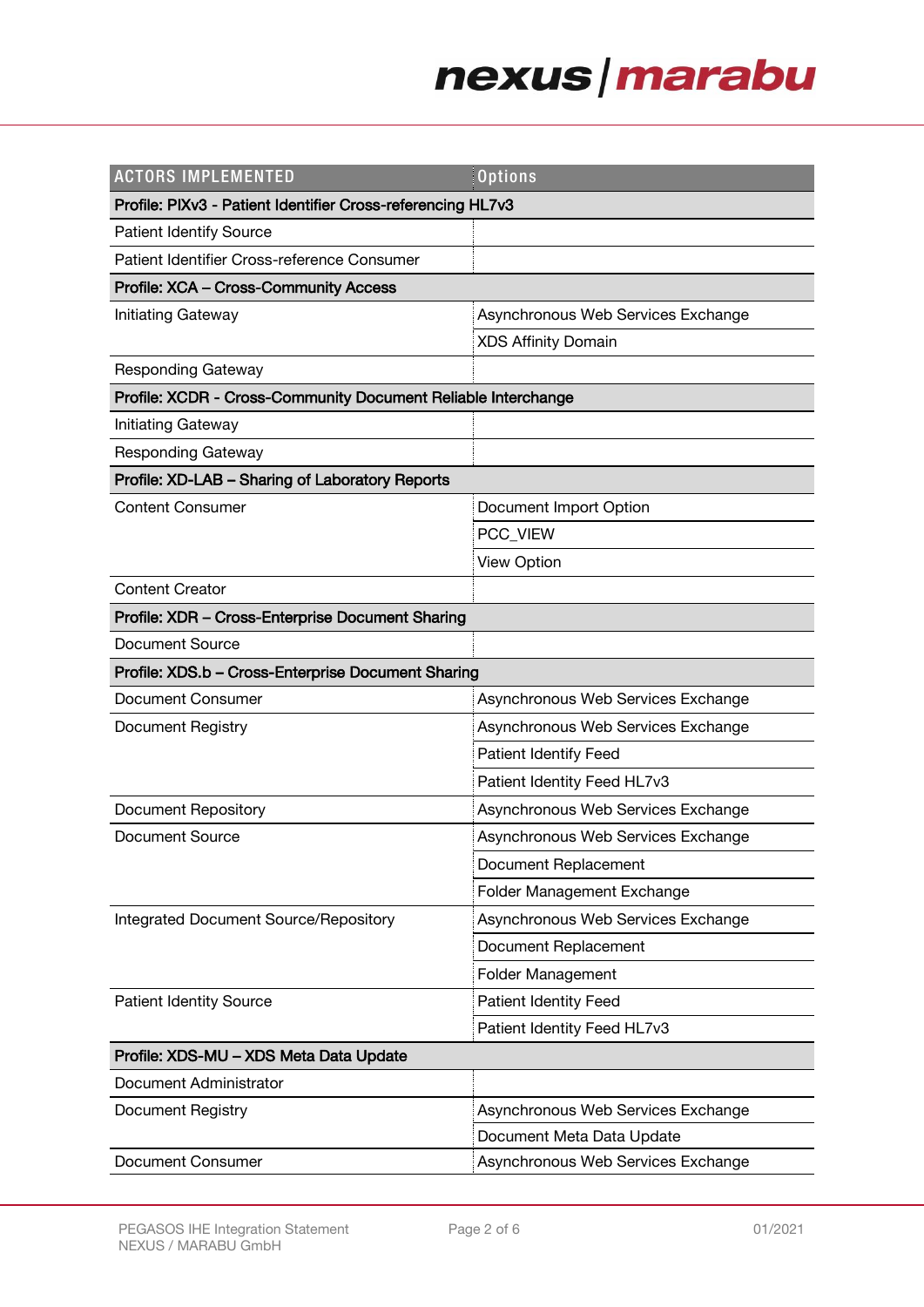# nexus/marabu

| <b>ACTORS IMPLEMENTED</b>                                        | <b>Options</b>                     |  |  |  |
|------------------------------------------------------------------|------------------------------------|--|--|--|
|                                                                  | Document Meta Data Update          |  |  |  |
| <b>Document Source</b>                                           | Asynchronous Web Services Exchange |  |  |  |
|                                                                  | Document Replacement               |  |  |  |
|                                                                  | Folder Management Exchange         |  |  |  |
| Profile: RMD - Remove Metadata and Documents                     |                                    |  |  |  |
| Document Administrator                                           | <b>Remote Registry Option</b>      |  |  |  |
|                                                                  | <b>Remote Repository Option</b>    |  |  |  |
| <b>Document Registry</b>                                         | Delete Metadata                    |  |  |  |
| <b>Document Repository</b>                                       | <b>Remove Documents</b>            |  |  |  |
| Profile: XDS.I.b - Cross-Enterprise Document Sharing for Imaging |                                    |  |  |  |
| <b>Document Consumer</b>                                         |                                    |  |  |  |
| <b>Document Registry</b>                                         |                                    |  |  |  |
| <b>Document Repository</b>                                       |                                    |  |  |  |
| Imaging Document Consumer                                        |                                    |  |  |  |
| <b>Imaging Document Source</b>                                   | Set of DICOM Instances             |  |  |  |
| Profile: XD-MS - Sharing of Medical Summaries                    |                                    |  |  |  |
| <b>Content Consumer</b>                                          | Document Import Option             |  |  |  |
|                                                                  | <b>PCC View Option</b>             |  |  |  |
|                                                                  | <b>View Option</b>                 |  |  |  |
| Profile: XD-SD - Sharing of Scanned Documents                    |                                    |  |  |  |
| <b>Content Consumer</b>                                          | Document Import Option             |  |  |  |
|                                                                  | PCC_View Option                    |  |  |  |
|                                                                  | <b>View Option</b>                 |  |  |  |
| <b>Content Creator</b>                                           |                                    |  |  |  |
| Profile: XUA - Cross Enterprise User Assertion                   |                                    |  |  |  |
| X-Service-User                                                   |                                    |  |  |  |
| X-Service-Provider                                               |                                    |  |  |  |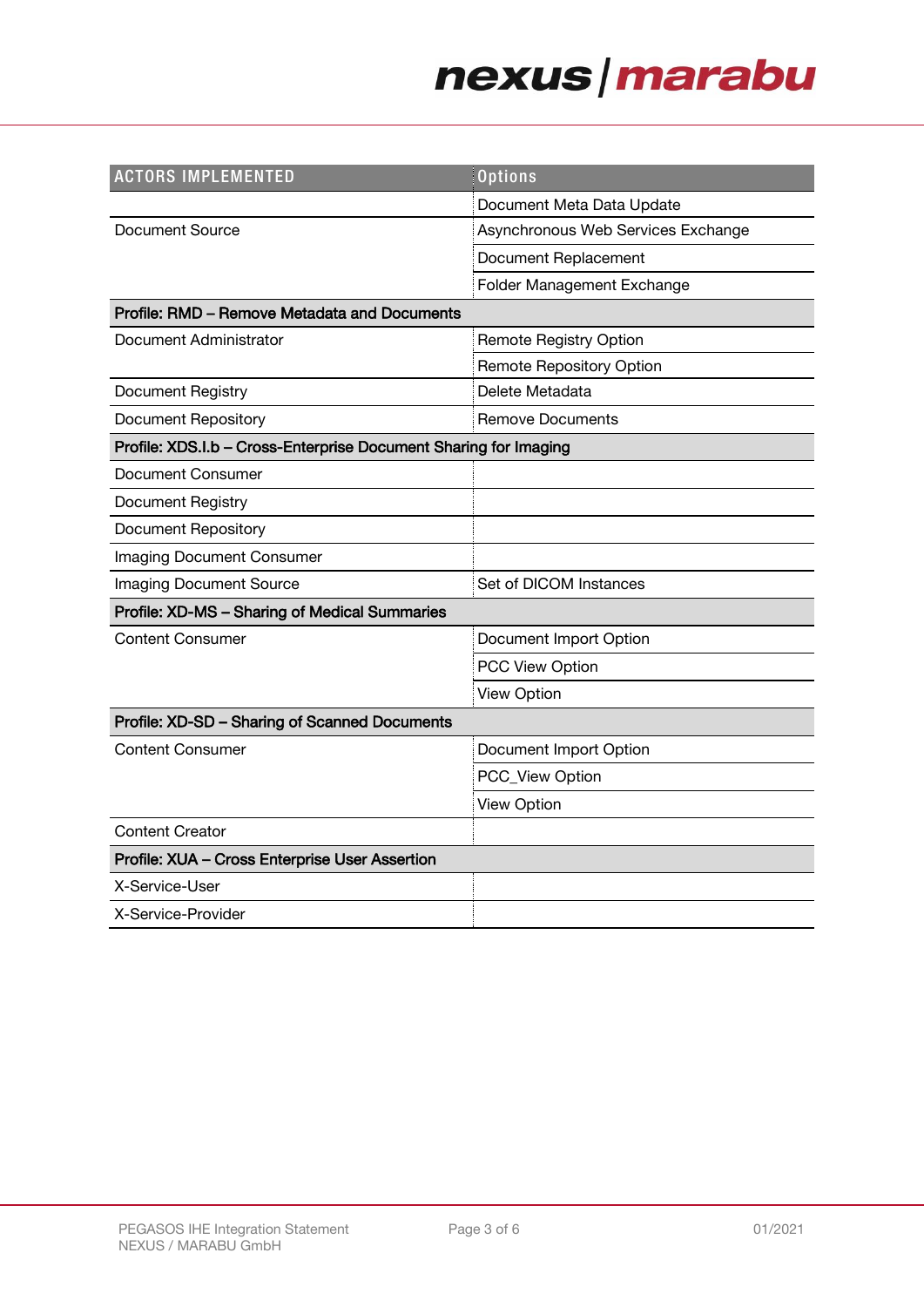## nexus | marabu

#### National Extensions Germany

| <b>ACTORS IMPLEMENTED</b>                  | <b>Options</b> |  |
|--------------------------------------------|----------------|--|
| Profile: eCR German Electronic Case Record |                |  |
| eCR Client                                 |                |  |
| eCR Provider                               |                |  |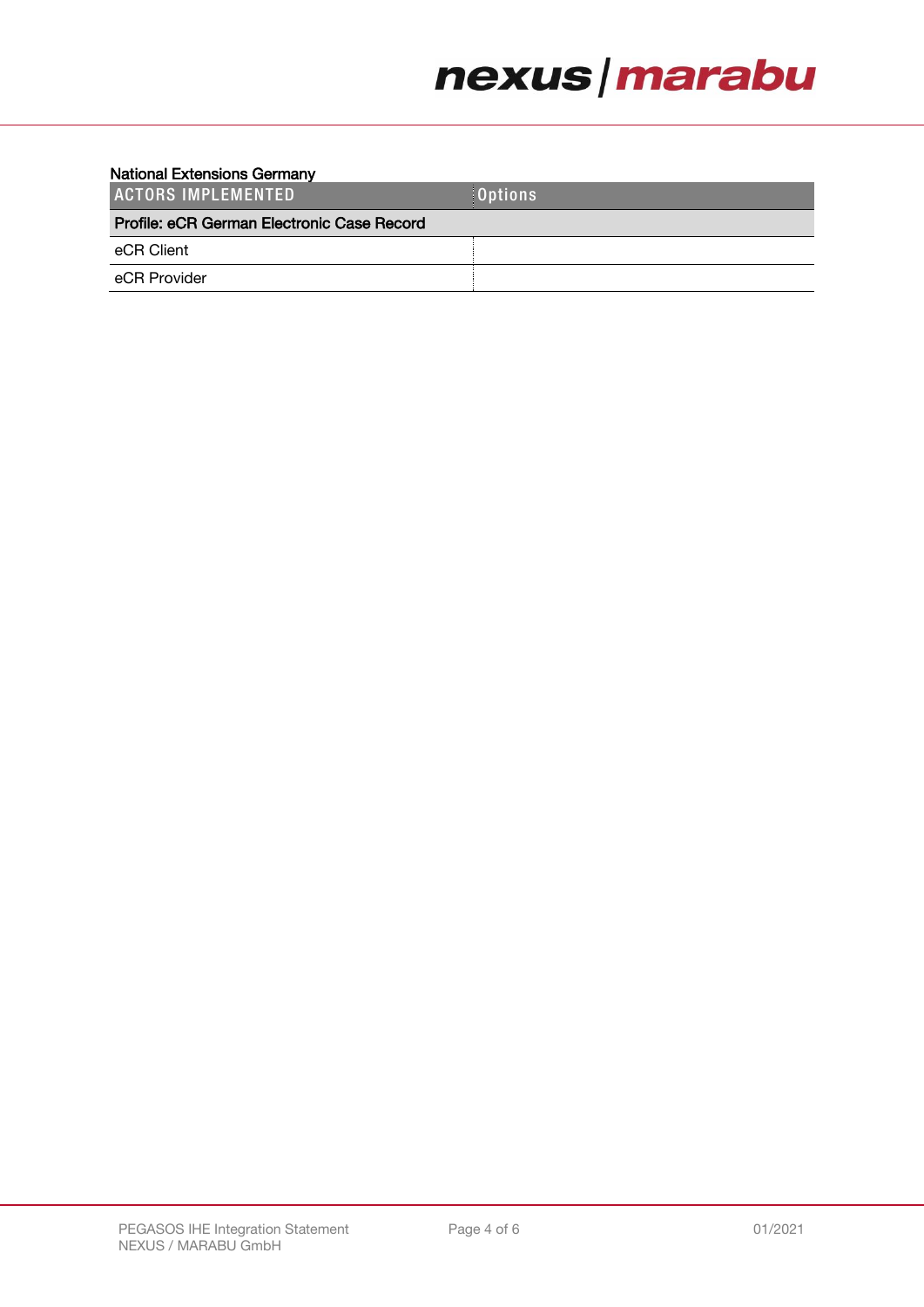# nexus | marabu

#### National Extensions Suisse

| <b>PROFILES IMPLEMENTED</b>                           | <b>ACTORS IMPLEMENTED</b> |  |  |  |
|-------------------------------------------------------|---------------------------|--|--|--|
| Profile: CH:ATNA- Audit Trail and Node Authentication |                           |  |  |  |
| <b>Audit Record Repository</b>                        |                           |  |  |  |
| Secure Node                                           |                           |  |  |  |
| Profile: CH:CT - Consistent Time                      |                           |  |  |  |
| <b>Time Client</b>                                    |                           |  |  |  |
| Profile: CH:XUA - Cross Enterprise User Assertion     |                           |  |  |  |
| X-Service-User                                        |                           |  |  |  |
| X-Service-Provider                                    |                           |  |  |  |
| Authenticate User                                     |                           |  |  |  |
| <b>Get X-User Assertion</b>                           |                           |  |  |  |
| Profile: CH:PIXv3 - Cross Enterprise User Assertion   |                           |  |  |  |
| <b>Patient Identify Source</b>                        |                           |  |  |  |
| Patient Identifier Cross-reference Consumer           |                           |  |  |  |
| Profile: eCH - Unique Person Identification Service   |                           |  |  |  |
| 214 – UPI Query (UPI Proxy)                           |                           |  |  |  |